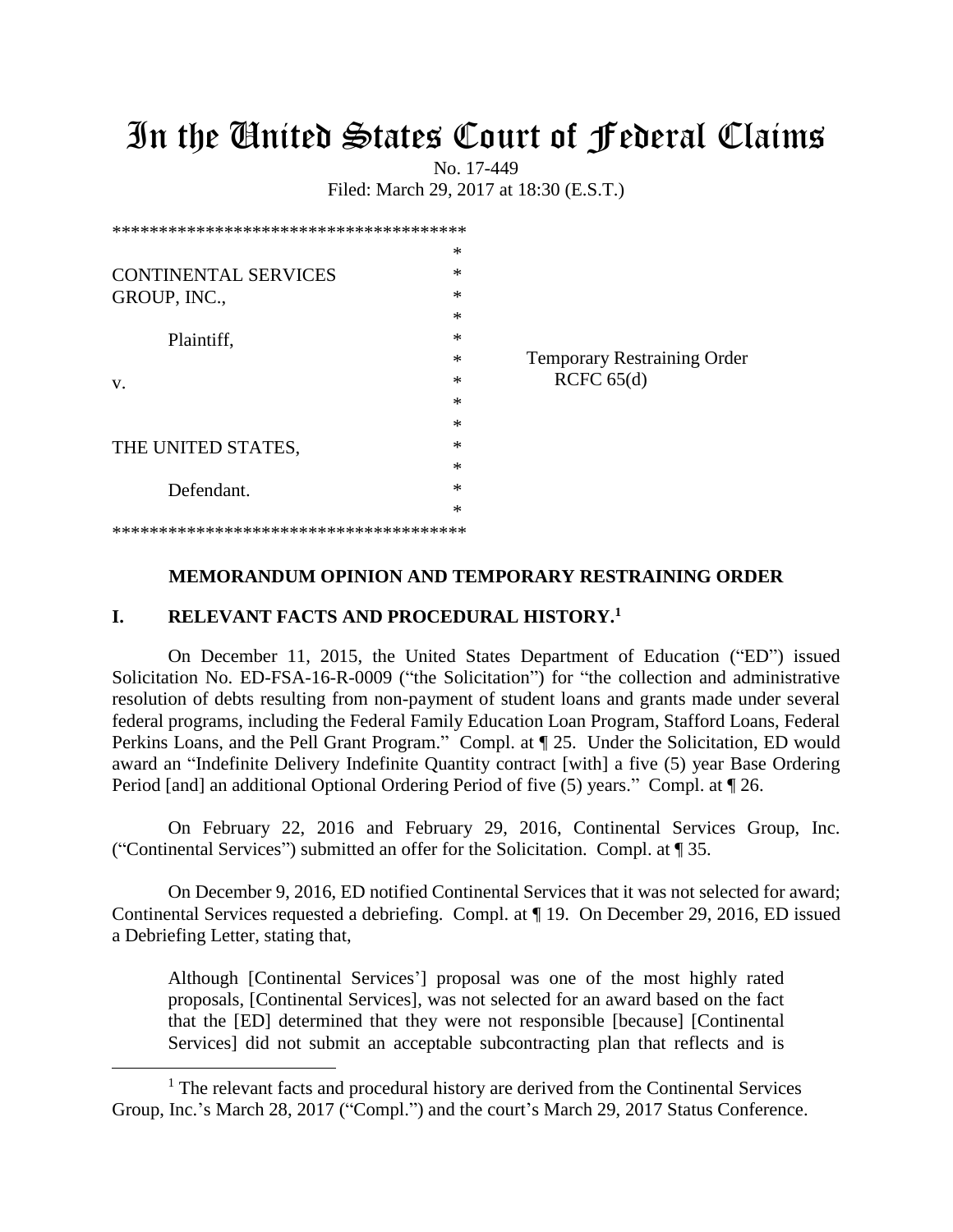consistent with the commitments it offered in its small business participation plan, as required by the Solicitation.

Compl. at  $\P$  51.

On January 3, 2017, Continental Services filed bid protest at the General Accountability Office ("GAO"). Compl. at ¶ 60. Because Continental Services filed a bid protest in the GAO within five days of receiving a debriefing, the bid protest triggered an automatic stay of the performance, pursuant to 31 U.S.C. § 3553(d)(3)(A), (4)(B). Compl. at  $\P$  60. "Several other disappointed offerors also filed protests of this procurement at the GOA." Compl. at ¶ 60. Some of these protests also triggered the automatic stay. Compl. at ¶ 60.

On March 28, 2017, Continental Services filed a Complaint in the United States Court of Federal Claims. ECF No. 1. On March 29, 2017, the court convened a Status Conference. During the status conference, the Government informed the court that the stay(s), pursuant to 31 U.S.C. § 3553(d)(3)(A), (4)(B), had not been lifted, because the GAO had decided another similar protest. The Government also represented that the GAO may issue a decision in that case in the near future, at which point the automatic stay would be lifted and performance would begin on the contract. The Government was not clear whether the GAO lifted the stay in the bid protest filed concerning Continental Services. The Government, however, advised the court that it could not currently commit to staying performance, pending the resolution of this bid protest before the United States Court of Federal Claims. Continental Services advised the court that ED has been undermining the GAO automatic stay by transferring work to be performed under the stayed contracts to other contractors to circumvent or moot this pending bid protest.

On March 29, 2017, Continental Services filed a Motion For Temporary Restraining Order ("TRO"), pursuant to Rule of the United States Court of Federal Claims ("RCFC") 65(d). ECF No. 7.

## **II. DISCUSSION.**

On a motion for temporary injunctive relief, the court must weigh four factors: "(1) immediate and irreparable injury to the movant; (2) the movant's likelihood of success on the merits; (3) the public interest; and (4) the balance of hardship on all the parties." *U.S. Ass'n of Importers of Textiles & Apparel* v. *United States,* 413 F.3d 1344, 1347-48 (Fed. Cir. 2005). "*No one factor*, taken individually, *is necessarily dispositive* .... [T]he weakness of the showing regarding one factor may be overborne by the strength of others." *FMC Corp.* v. *United States*, 3 F.3d 424, 427 (Fed. Cir. 1993) (emphasis added).

Regarding the first factor, the court has determined that Continental Services would be immediately and irreparably injured, if ED moved forward with performance on the contract at issue in this case, or otherwise transferred work to another contracting vehicle to circumvent or moot this bid protest.

Regarding the second factor, since the Government has not yet produced the Administrative Record and the parties have not had an opportunity to brief the merits of this bid protest, the court is not in a position to decide Continental Services' likelihood of success.